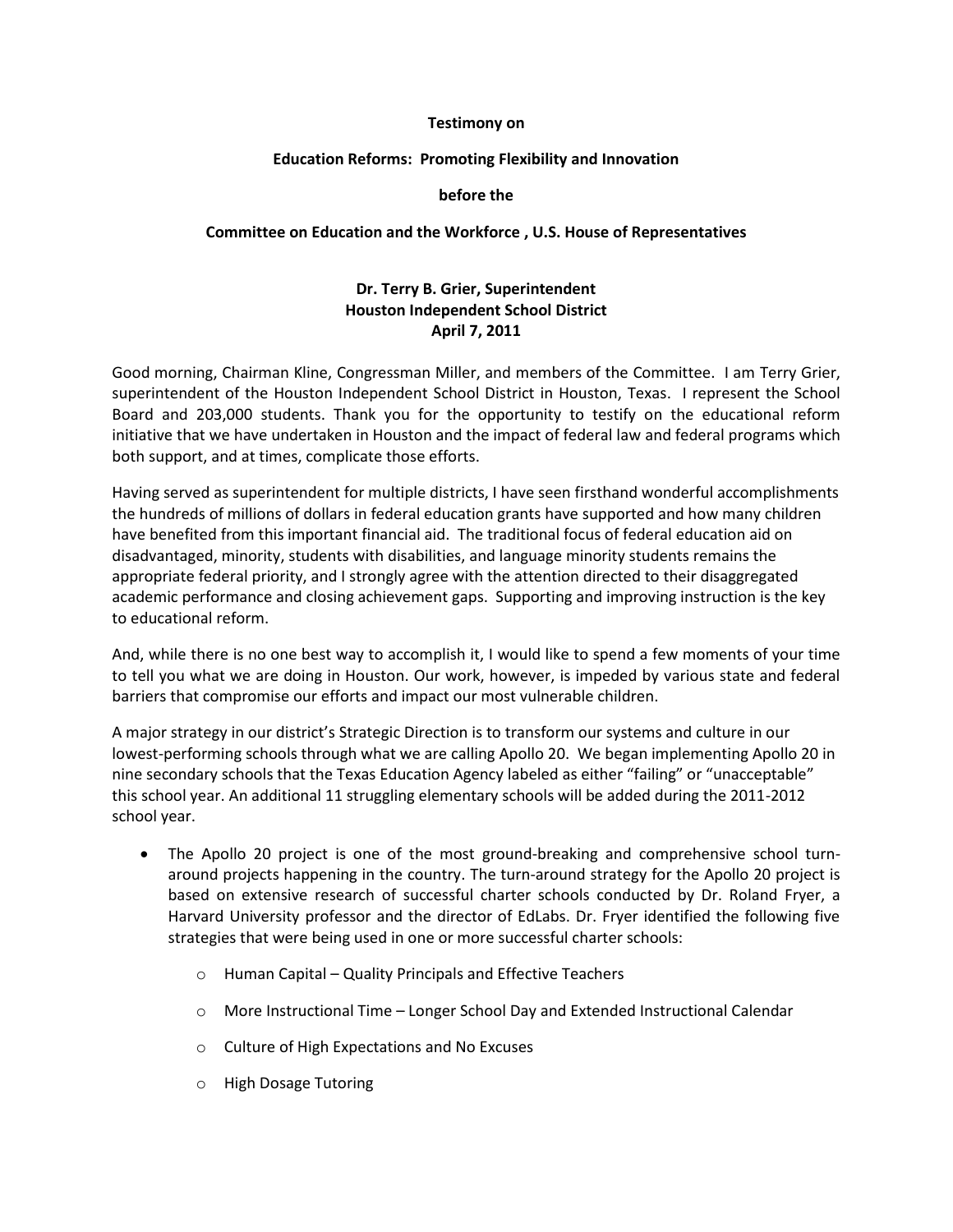- o Data-Driven Accountability
- We strongly believe in implementing innovative strategies to transform our school system, and we must have the flexibility needed to be innovative and effective in raising student achievement. Innovation is appropriate only if it is framed by the goal of improving student outcomes.
- The Federal government has an essential role in facilitating high goals and performance standards and holding States and districts accountable for results with all students. If the reforms that states and districts are choosing to implement over time are not working, they must be held accountable through transparent reporting of student performance by subgroup without statistical gimmicks that allow certain schools to avoid responsibility for their student outcomes.

At the local level, we face barriers to implementing instructional reforms and innovations from multiple sources. We refuse to use these barriers as excuses, but any effort to remove or mitigate unnecessary or unproductive requirements in a worthy task.

## **Federal Barriers**

Designing and implementing instructional activities under federal programs is complicated by a myriad of requirements and statutory set-asides, as well as reservations of funds for particular activities. ESEA Title I provides the most striking example with the No Child Left Behind statutory set-asides totaling some 56% of the funds depending on how you add them up [1% for state administration, 1% for parental involvement, 4% for state-determined school improvement, 10% for professional development for school improvement status, 10% for professional development for district improvement status, 20% for SES and school transfers, 5% for non-qualified teacher professional development, and 5% at state discretion for recognition and rewards.] I might note that the modest flexibility built into the No Child Left Behind Act regarding the 20% set-aside was purposefully regulated out of existence under the previous administration, and during the past two years, the current administration has been unwilling to modify that over-regulation. With such a large proportion of statutorily-directed spending since 2001, instructional decision-making at the district and school level for Title I has been exceptionally challenging. Over the years, the amount of school level Title I allocations have been decreasing as more of the set-aside funding has been triggered.

More importantly, evaluations of the implementation of the SES set-aside requirement has demonstrated minimal results at best, yet the expenditure requirement lives on without the type of evidence of effectiveness that we can document in our supplementary programs. Districts should retain flexibility in the appropriate use of these funds, including some discretion to use those funds to provide tutoring to students who are performing behind as compared to their grade-level peers during the school day, rather than paying for after school tutoring to external providers whose effectiveness is unknown. In addition, there should be flexibility in using those funds to lengthen the regular instructional day and school calendar to provide students in struggling schools increased time for learning. In-school tutoring and more instructional time are two researched-based effective strategies that are often implemented in charter schools, yet are not implemented in traditional public schools. We must be bold and creative in adopting and infusing best practices, and have the flexibility to use targeted Title I funds for their implementation, rather than relying on external providers for that support.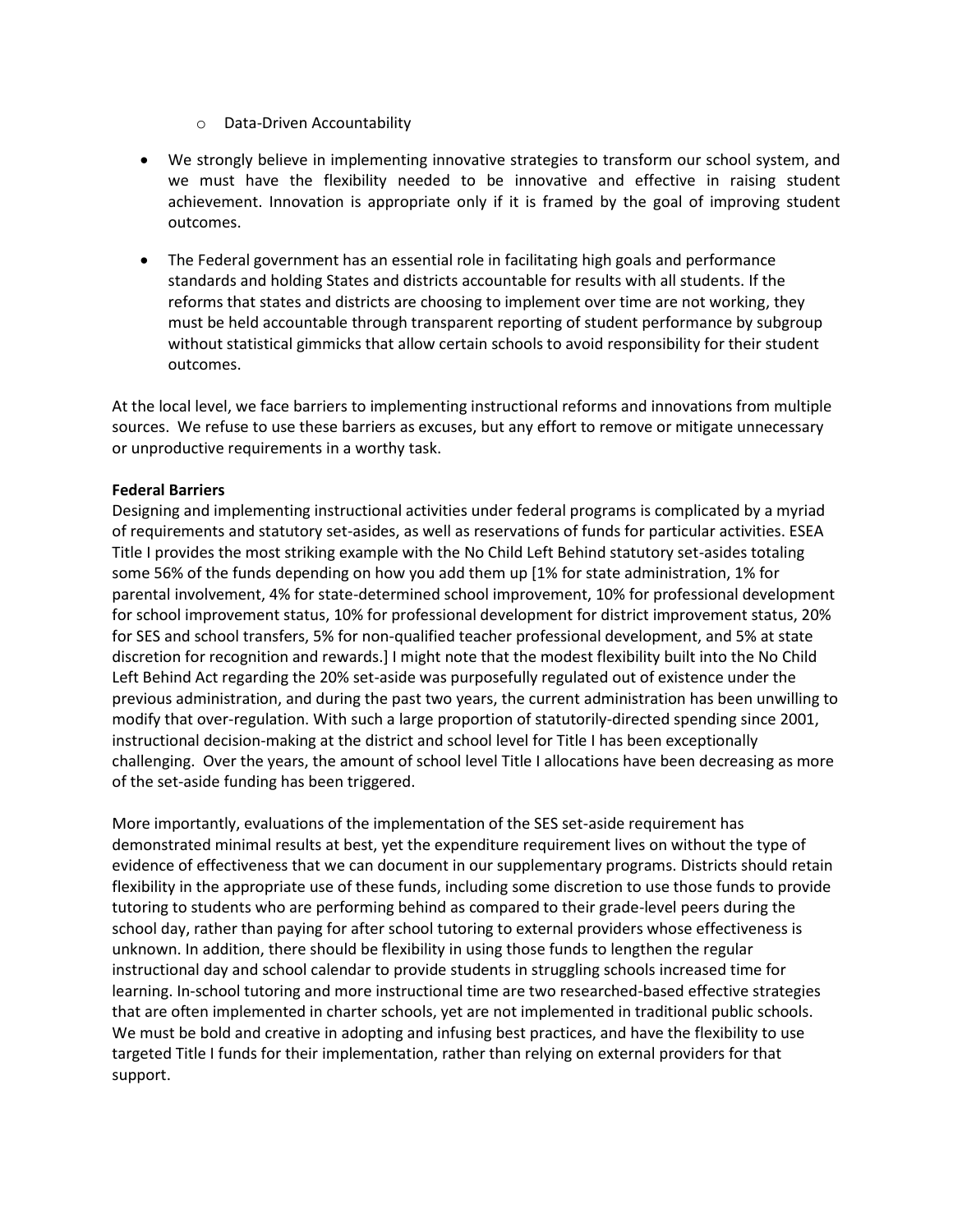Though every superintendent that I know complains about federal requirements and the lack of flexibility to best utilize federal funds, it is important to note that some of the categorical grant requirements meet their desired result. For example, the Education Stabilization Fund under the Stimulus Act has few federal requirements, and as a result, a number of states cut their own state education funding further than necessary, and simply replaced it with Stimulus Stabilization Funds. Local school districts, therefore, received little value-added funds in the states that gamed the system. Texas, unfortunately, was one of those states which cut our state education aid, while simultaneously taking the Stabilization Funds and increasing the State's Rainy Day fund. Texas, however, was unable to "offset" the Stimulus Title I funds due to the categorical requirements that accompanied those programs.

This experience suggests that at proper balance of requirements and flexibility needs to be crafted in any reauthorization. But, there are certainly many of the 588 requirements in just Title I Part A, identified by the Department of Education's Inspector General in a March 2006 report, could be deleted without damaging the purposes and benefits of the program.

## **State Barriers**

Federal requirements are not the only barrier to local instructional flexibility and innovation. The state departments of education impose multiple additional requirements on federal programs -- sometimes for state policy purposes and sometimes to shield themselves from federal program and audit questions. For example, the California Department of Education refused to allow my district to use our Title I Stimulus Funds to maintain reasonable class sizes in certain key Title I schools in the midst of massive state budget cuts. Frankly, I believe that my local academic team is much more qualified to make those instructional judgments than state program officers.

Even the flexibility intended in current federal law is at times restricted by the state agencies. States often require categorical reporting of activities and funds in Title I schoolwide programs, even though the Act allows the commingling of these federal, state and local funds. This type of reasonable coordination and integration among a variety of funding sources and school level and district level plans is a worthy consideration during the reauthorization of ESEA.

**Since I am currently in the middle of cutting up to \$324 million out of our \$1.5 billion local budget, my concerns with state level inflexibility is probably heightened.** For example, the state currently requires approval from the Commissioner of Education for a waiver to begin school early. Some of the most successful schools, including charter schools, such as Harlem Children's Zone and MATCH Schools in Boston have a longer school year.

We recognize that there is no silver bullet to transforming public education. At the same time, we must be use research-based and data-driven evidence to drive innovative transformational efforts to meeting the unique needs of every one of our students. The Houston Independent School District is committed to leading the way in closing the achievement gap and ensuring all of our students are prepared for college and careers. To do this requires more local freedom from current state and federal laws, regulations and guidelines with increased accountability for results at all levels.

Thank you for the opportunity to speak to you today. I will be happy to answer any questions you may have at this time.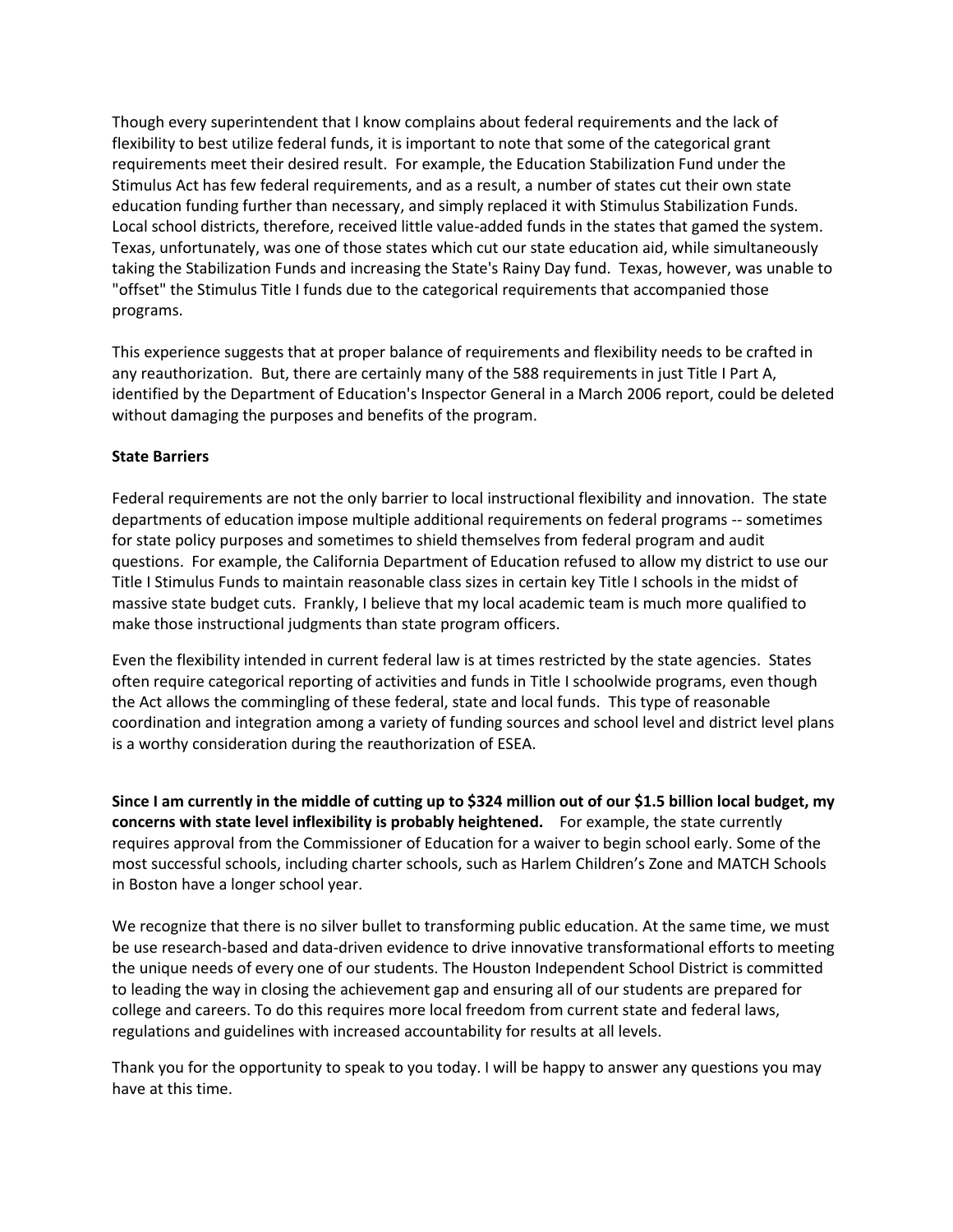## **Houston Independent School District**

**Supplemental Information Submitted to the**

**Committee on Education and the Workforce** 

**U.S. House of Representatives**

**April 7, 2007**

## **School Meal Standards**

There is strong research that when students have a healthy breakfast, they have increased student academic performance. Food is a basic need, and we must do all that we can as stewards of the public to ensure that our students start their day off with a healthy meal.

That is why I advocated for and received strong support from our Board of Education to implement a Breakfast in the Classroom program. In just the last two years this program has been expanded to serve students in 217 of our schools. Through Breakfast in the Classroom, we serve 102,360 meals a day. This school year alone will have served more than 18million breakfasts to HISD students.

In addition, through our 2007 Bond Program, the Houston community invested in the building of a food service preparation and storage facility. HISD prepares school breakfasts and lunches in this facility and delivers prepared, nutritional meals to our school. Last year, HISD serves more than 42 million meals. This year, we anticipate serving nearly 48 million.

Our district has seen a slight increase in the number of students who qualify for free or reduced meals. The chart below is reflective of the increase, with a larger increase in those students who qualify for free meals under the Federal Free and Reduced Lunch Program.

| Month/Year | Free Eligible | %      | <b>Reduced Eligible</b> | %     | Total F/R Eligible | %      |
|------------|---------------|--------|-------------------------|-------|--------------------|--------|
| Apr- $11$  | 148684        | 74.01% | 13426                   | 6.68% | 162110             | 80.69% |
| Apr-10     | 142980        | 71.57% | 16199                   | 8.11% | 159179             | 79.68% |
| Apr-09     | 136198        | 68.91% | 18101                   | 9.16% | 154299             | 78.07% |
| Apr-08     | 134431        | 68.53% | 19455                   | 9.92% | 153886             | 78.45% |
| Apr-07     | 136902        | 69.01% | 19327                   | 9.74% | 156229             | 78.76% |

### **Students Qualified for Free/Reduced Meals**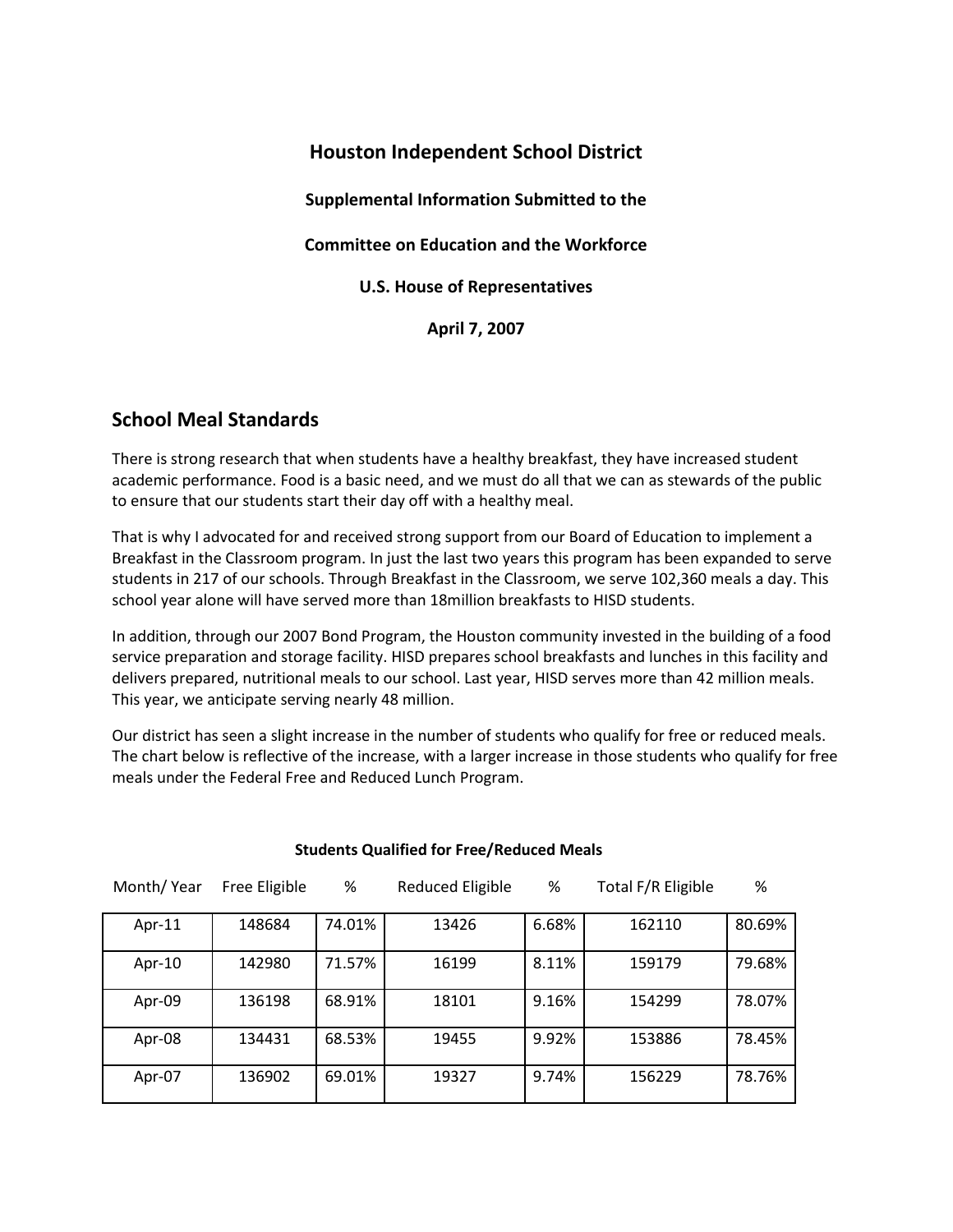USDA has proposed changes to Nutrition Standards in the National School Lunch and School Breakfast Programs. While we are certainly in favor of increasing nutrition for our students, we are concerned about the lack of funding to do so.

To implement the new standards, Congress has approved an additional \$0.06 per lunch served starting in October 2012. Our concern? We anticipate the cost of milk alone will increase by \$0.06 per lunch going into next year. The effect? Food costs will have already outpaced the proposed reimbursement increases going into the 2012-13 school year.

In addition to rising costs of milk and other food items, here is our estimated cost to meet USDA's proposed nutrition standards:

Here is our estimated cost to meet proposed USDA proposed nutrition standards:

- Increased cost to breakfast meals: \$467,000
	- 1. Increased daily portions of fruit (\$270,570)
	- 2. Increased daily portions of grains (\$9,082)
	- 3. Increased daily portions of meat and other protein sources (\$187,677)
- Increased cost to lunch meals: \$783,000
	- 1. Increased daily portions of fruit and vegetables (\$315,418)
	- 2. Increased daily portions of grains (\$67,912)
	- 3. Increased daily portions of meat and other protein sources (\$399,670)
- Additional cost of training hours for kitchen employees: \$400,000
	- 1. Change from "Nutrient Standard" to "Food-Based" menu planning requires different procedures in meal preparation, serving, and accounting at cash register
- **Total estimated cost: \$1,650,000**

From our analysis believe HISD will have at least a \$1.65M gap between revenue and cost as a result of USDA's proposed rules.

While we are strong advocates for providing children with nutritious meals, we recognize that increased nutritional standards and rising food costs place an increased financial responsibility on school districts. In these times of federal, state and local budget constraints, we cannot afford to have additional unfunded mandates.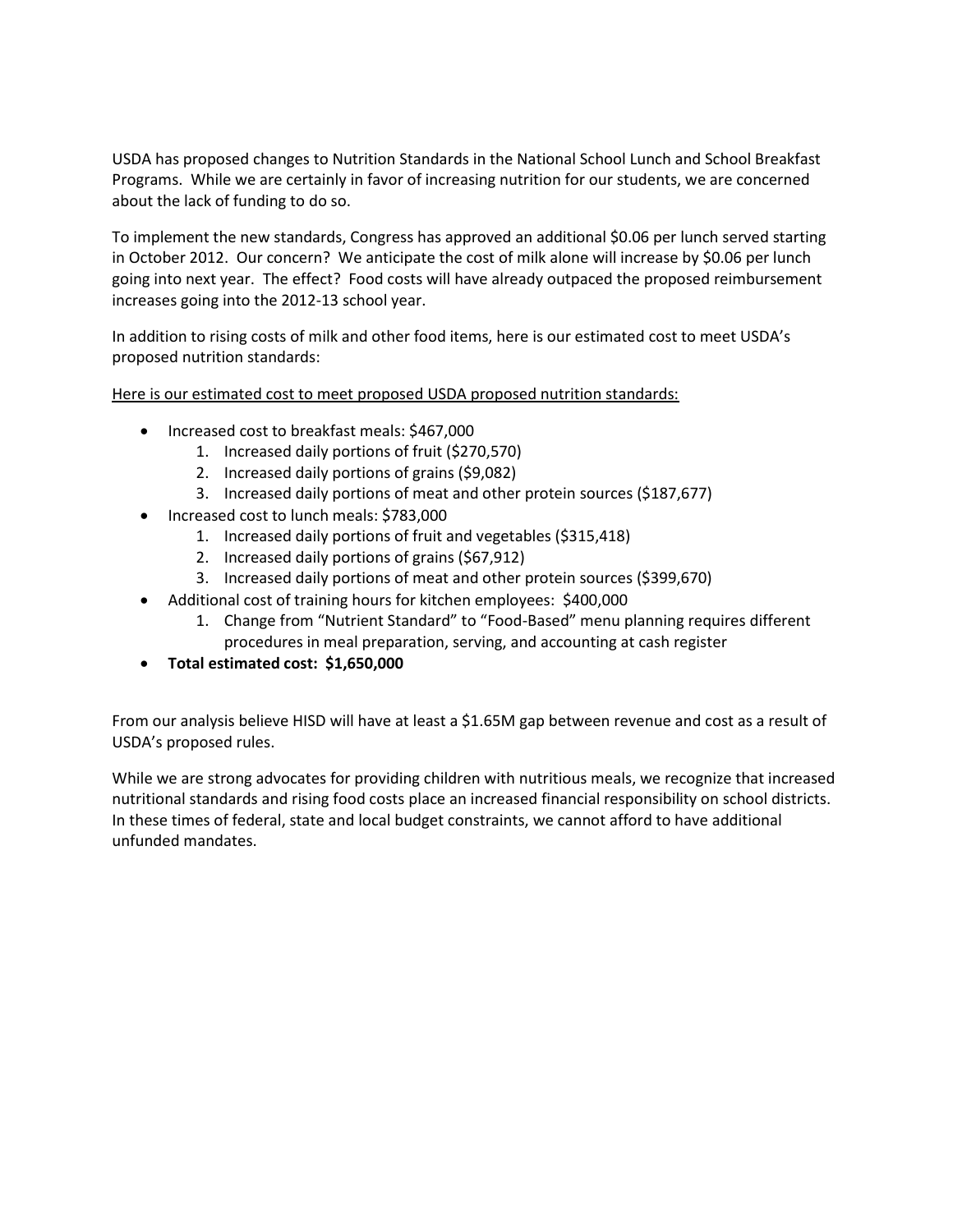# **Special Education**

- 1. **Houston ISD received in IDEA-B ARRA entitlement \$ 43,556,473 (**Formula: \$42,452,708; Preschool: \$1,103,765). In addition to allocating funds to cover personnel and contracted services costs, the following items with corresponding costs were purchased:
	- $\triangleright$  Districtwide special education data management system to provide a comprehensive, webbased online tool to develop Individualized Education Programs (IEP) for students with disabilities. This system is integrated with the student information and personnel information systems (\$1.5 million).
	- $\triangleright$  Increased and improved access to technology with new computer workstations for students with disabilities. The Universally Designed for Learning (UDL) workstations align directly with recommendations made in a review of the district's Special Education Program (\$3.5 million).
	- Districtwide access to Kurzweil 3000™, a comprehensive reading, writing and learning software for struggling readers including individuals with learning difficulties such as dyslexia, attention deficit disorder or those who are English language learners. In addition, Kurzweil 3000™ supports the principles of UDL enabling students of all abilities to engage with digital text (\$320,000).
	- $\triangleright$  Districtwide computers and wireless mobile carts for use by students with disabilities in all classroom settings (\$3.3 million).
	- $\triangleright$  Supplementary reading and mathematics materials that support the district's literacy and numeracy plans (\$2.7 Million).
	- $\triangleright$  Technology, software and hardware to enhance services for students with disabilities ages 3-5 (\$1 million).
	- $\triangleright$  Assistive technology and augmentative communication systems such as FM systems (\$270,000).
	- $\triangleright$  Test kits and protocols to evaluate and identify students with disabilities (\$600,000).
	- Extended school year services for students with disabilities based on IEPs (\$2.4 million).

These expenditures provide access to the district's curriculum to students with disabilities so that they can be ready for college and careers of their choice.

## **Requirements for additional documentation and meetings**

- State legislation in Texas places increased accountability on local school districts beyond the federal legislation and guidelines for serving special education students.
- The Individuals with Disabilities Act of 2004 requires public schools to provide free appropriate public education in the least restrictive environment to students with disabilities ages 3-21. There are extensive guidelines for identification, eligibility, development of IEP, reevaluation and parental rights. Texas has additional requirements that exceed federal law. The district is a